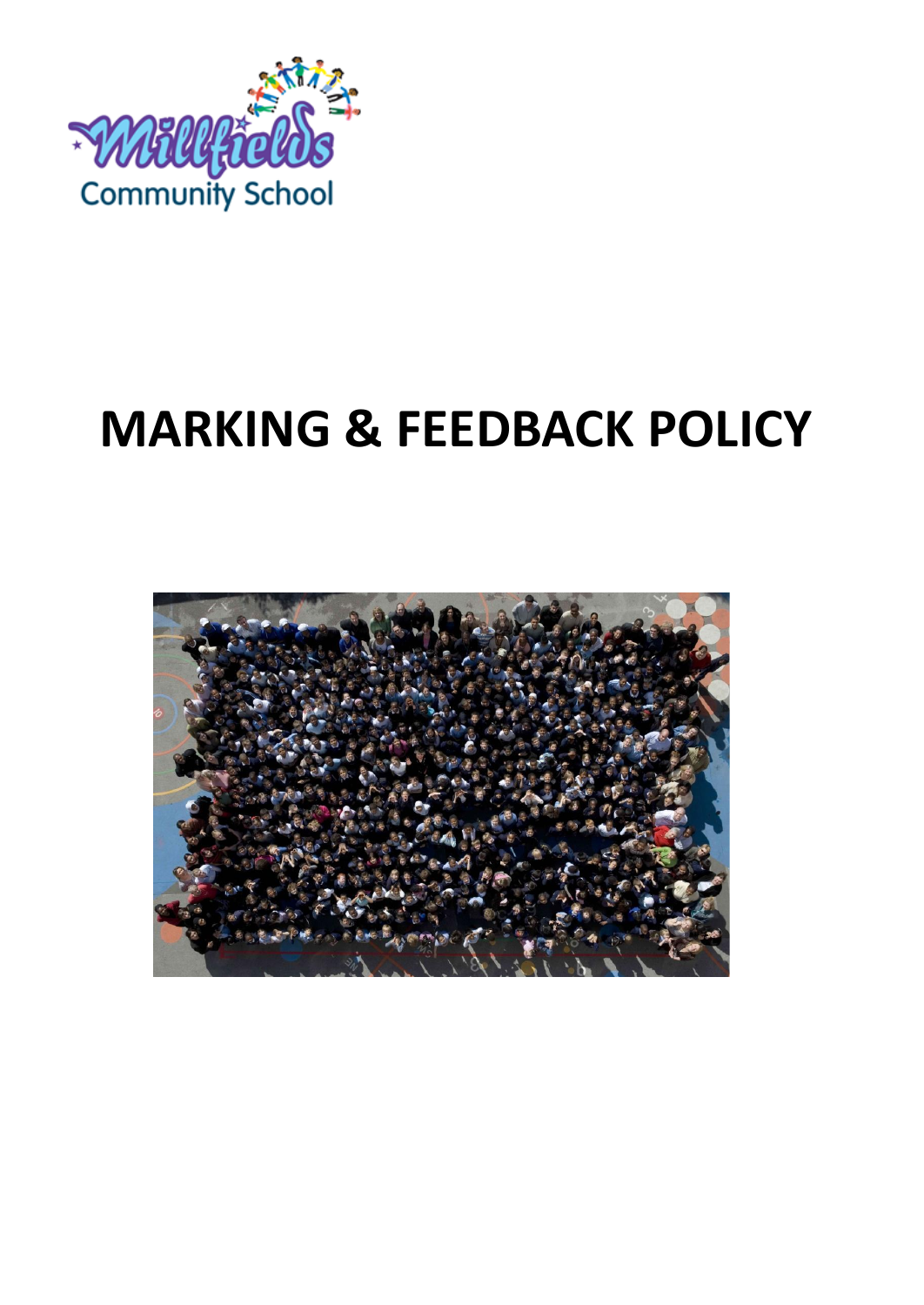#### **Updated September 2021**

#### **Marking and Feedback Policy**

At Millfields we follow a clear set of expectations for marking; these take into account the guidance on workload provided by the DfE in March 2016. It is intended that this policy be read in conjunction with our assessment statement.

## **Background**

An initial marking review took place in April 2016, this was reviewed in September 2021. Teachers were interviewed and asked about which elements of marking had the most impact on pupil progress and what they thought would help to improve work-life balance. Pupils were asked about which elements of marking helped them to improve their work.

## **Findings**

Teachers said that marking the extended writing pieces, re-drafting sessions and verbal feedback (1:1 conferencing) had the most noticeable impact on pupil progress. Some teachers talked about keeping their own mark-book to note down next steps for individuals/groups as they were marking. Teachers thought that writing comments in books for pupils who couldn't read had little impact. Most teachers felt they spent too much time marking. Teachers stated that peer marking had an impact where pupils were trained to do it well.

Pupils said that sometimes they needed the teacher to talk about what they had written down. Some pupils liked the written feedback and said it helped them to improve others said it was easier to talk through their next steps with a teacher. Pupils said highlighting their work with a target helped them to improve. One pupil said they couldn't understand the teachers writing and that words were sometimes missed out.

#### **Rationale**

The purpose of this policy is to make explicit how the teaching team mark children's work and provide feedback. It will promote the use of diagnostic and dialogic marking to support children on their learning journey. All members of staff are expected to be familiar with the policy and to apply it consistently.

#### **Aims**

According to the DfE's publication 'Eliminating Unnecessary Workload around Marking' (2016), marking and feedback should be:

- Meaningful: marking varies by age group, subject, and what works best for the pupil and teacher in relation to any particular piece of work. Teachers are encouraged to adjust their approach as necessary and trusted to incorporate the outcomes into subsequent planning and teaching.
- Manageable: marking practice is proportionate and considers the frequency and complexity of written feedback, as well as the cost and time-effectiveness of marking in relation to the overall workload of teachers. This is written into any assessment policy.
- Motivating: Marking should help to motivate pupils to progress. This does not mean always writing in-depth comments or being universally positive: sometimes short, challenging comments or oral feedback are more effective. If the teacher is doing more work than their pupils, this can become a disincentive for pupils to accept challenges and take responsibility for improving their work.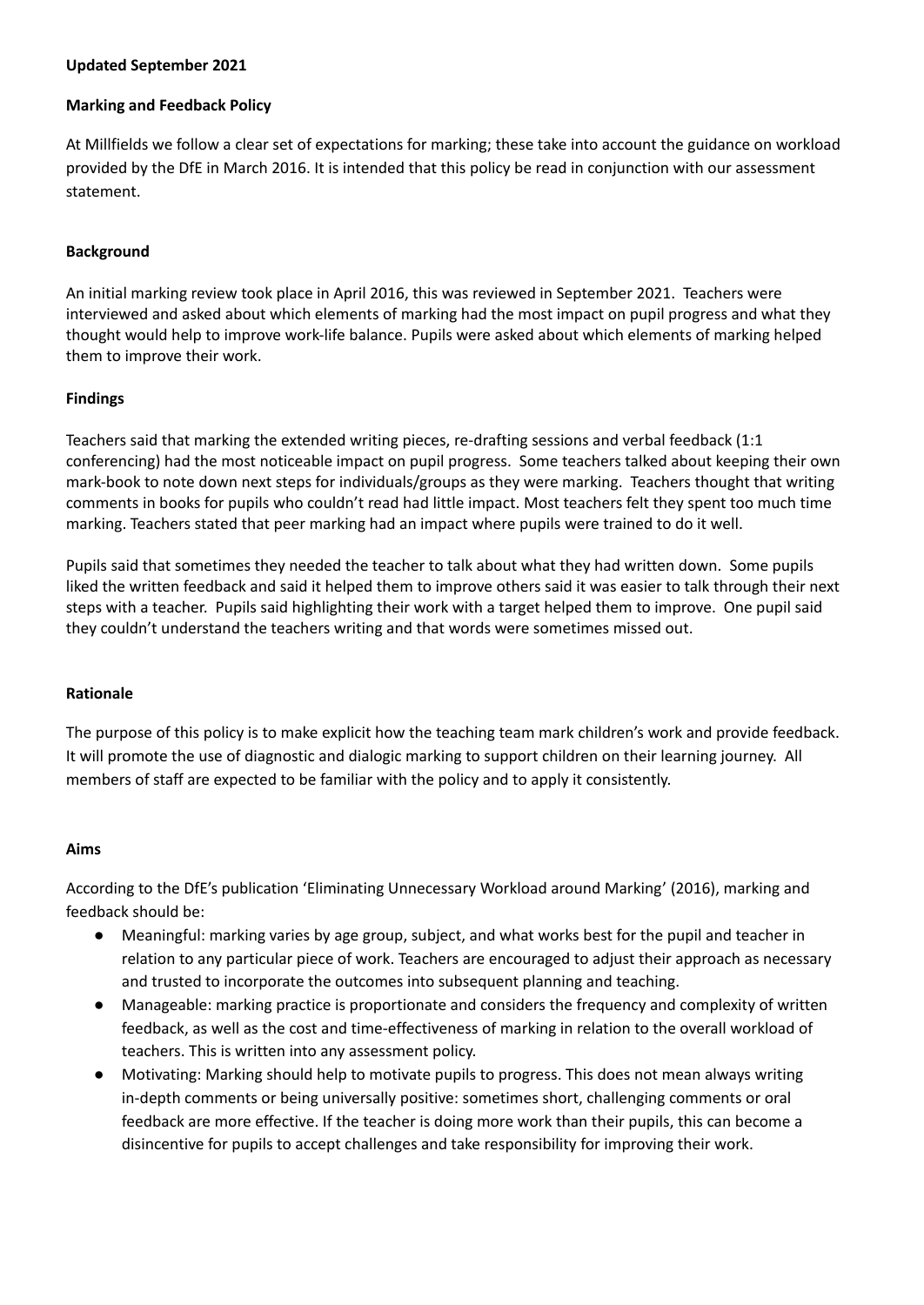At Millfields we recognise that the single purpose of marking is to advance pupil progress and outcomes. We believe marking should:

- Impact on pupils' learning: 'Marking is only good quality if the pupil's subsequent work improves.'
- Involve the teaching team working with the children
- Give recognition and praise for achievement and clear strategies for improvements
- Allow specific time for children to read, reflect and respond to marking where appropriate, promoting a constructive dialogue between child and teacher which leads to improvement in the pupil's work
- Respond to individual learning needs taking opportunities to mark face to-face where appropriate.
- To set next step targets and personalised targets
- Relate to the learning objective and inform future planning
- Use consistent codes within Key Stages
- Ultimately be seen by children as a positive approach to improving their learning

'When the feedback focuses on what students need to do to improve, and, in particular, how to go about it... then you get *very large impacts on student achievement.'* **Dylan William**

#### **Marking Expectations**

#### **General**

- All marking is completed using red pen and green highlighters for signalling work to be improved by pupils
- All response work is completed in green pen
- Work is marked positively with reference to the Learning Objective

#### **Subject Specific Marking**

| Subject        | <b>Marking Expectation</b>                                                                                                                                                                                         | <b>Reasons for these expectations</b>                                                                                                                                                                    |
|----------------|--------------------------------------------------------------------------------------------------------------------------------------------------------------------------------------------------------------------|----------------------------------------------------------------------------------------------------------------------------------------------------------------------------------------------------------|
| <b>Maths</b>   | Live marking within lessons, remodelling and<br>$\bullet$<br>feedback where possible<br>Green pen questions to check understanding<br>Green highlighter for pupil to edit work<br>Assessment marked by the teacher | Teachers can identify pupils needing further<br>input after the lesson<br>Next steps from assessments can be built into<br>$\bullet$<br>starter activities throughout the following unit<br>or revisited |
| <b>English</b> | Handwriting Book – marking should be done within the<br>lesson - modelling correct letter formation and giving<br>verbal feedback for improvement                                                                  | Teachers know what letters/joins need further<br>$\bullet$<br>input and practice                                                                                                                         |
|                | Reading Journal - big picture marked weekly                                                                                                                                                                        | Teachers know which pupils are unable to<br>independently comprehend what has been<br>read and ensure increased teacher support in<br>next future reading sessions                                       |
|                | <b>Journals</b> – work which forms part of the learning journey<br>towards extended pieces or assessment of key concepts in<br>humanities must be read, acknowledged with ticks and                                | Teachers know what is needed next and can<br>$\bullet$<br>ensure pupils are ready for the next step of the<br>learning journey                                                                           |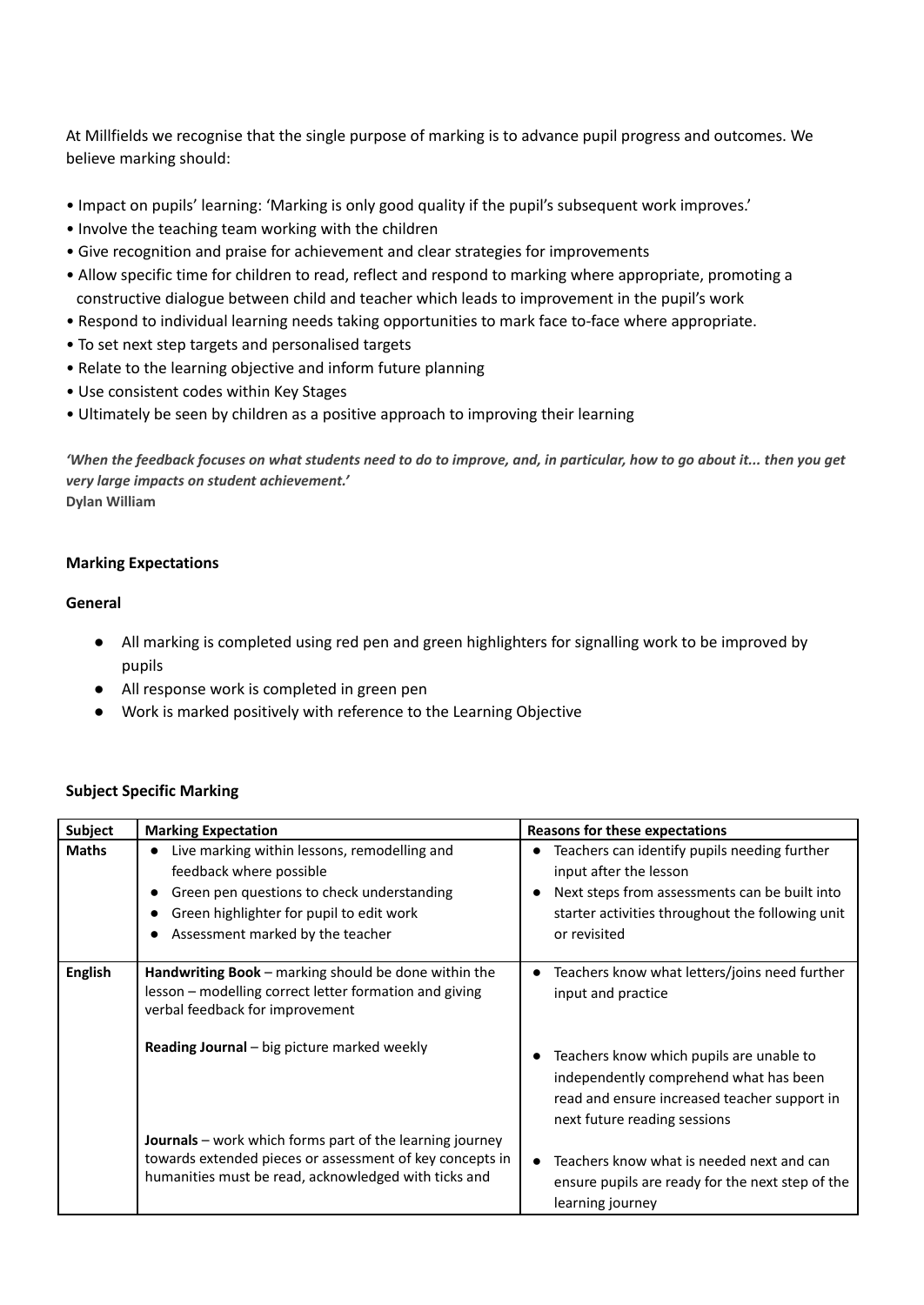|                       | improvement points highlighted either individually or to<br>the whole class as part of the planning                                                                                                                                                                                                                                                                                                                                                                                                                                                                                                                         |                                                                                                                                                                                                       |
|-----------------------|-----------------------------------------------------------------------------------------------------------------------------------------------------------------------------------------------------------------------------------------------------------------------------------------------------------------------------------------------------------------------------------------------------------------------------------------------------------------------------------------------------------------------------------------------------------------------------------------------------------------------------|-------------------------------------------------------------------------------------------------------------------------------------------------------------------------------------------------------|
|                       | Meaningful pre-made stickers may also be used for praise<br>to underpin expectations and support the values of<br>Millfields School:<br>For Example:<br>Excellent presentation & Handwriting<br>Great attitude to learning today<br>Excellent effort<br>Marvellous Me Points Award<br>Fantastic Peer Support today                                                                                                                                                                                                                                                                                                          | Teachers celebrate pupils efforts and<br>$\bullet$<br>outcomes<br>Pupils know what they are doing well and<br>continue to do it                                                                       |
|                       | Writing Assessment Book - All pieces must be read and<br>acknowledged.<br>A. If using Teacher Mark book - identify common<br>issues, list pupils needing further input. Note<br>anything specific against individual name and<br>note shout outs for sharing good practice and<br>celebrating writing in improvement session.<br>Double ticks and green and pink highlighting only                                                                                                                                                                                                                                          | Pupils know what they have done well and<br>how they can improve their work.<br>Teachers identify next steps for improvement<br>sessions and future planning and teaching                             |
|                       | in books<br>If not using mark book - Pink highlighting will<br>В.<br>show good work and green highlighting will show<br>improvement section. Advice for improvements<br>must be given and stickers or a written example<br>will model the suggested improvement.<br>Both types of marking will be followed by<br>improvement session before the next piece of<br>writing - verbal feedback should also<br>supplement marking during both the original<br>writing lesson and the improvement lesson.<br>These books should show both progress over<br>time and show where pupils have edited and<br>improved their own work. | Pupils know what they have done well and<br>how they can improve their work.<br>Teachers identify next steps for improvement<br>$\bullet$<br>sessions and future planning and teaching                |
| Science               | Key questions on concepts taught to be marked<br>(conclusions or specifically written assessment<br>questions)<br>Floor book created to show cross section of pupils'<br>$\bullet$<br>scientific understanding in key concepts                                                                                                                                                                                                                                                                                                                                                                                              | Teachers know which pupils have grasped the<br>٠<br>key concepts and are working at expected and<br>which pupils need additional support<br>Pupils given opportunities to show their<br>understanding |
| All other<br>subjects | End of unit assessments marked<br>$\bullet$<br>Practical work celebrated in<br>display/gallery/assemblies/videos                                                                                                                                                                                                                                                                                                                                                                                                                                                                                                            | Teachers know which pupils are working at<br>$\bullet$<br>expected standards<br>Pupils know when they have been successful<br>and feel a sense of pride in their work                                 |

# **Monitoring**

Maths and Literacy books will be monitored each half term and science books each term. Subject leaders will be looking at curriculum coverage and pupil progress. Subject leaders will also speak to pupils to ascertain their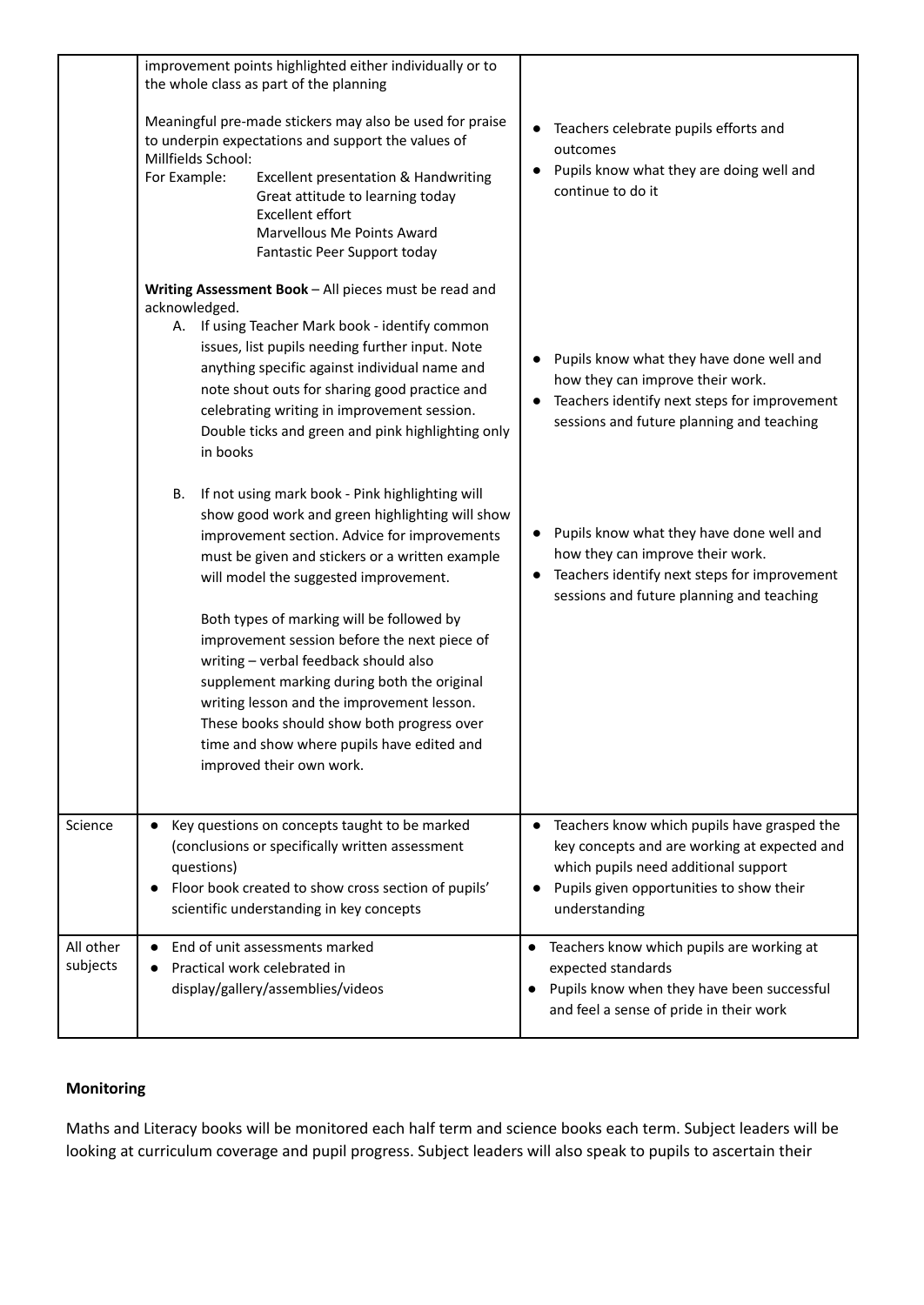level of understanding and engagement with learning. Teachers will receive feedback and next steps following book looks.

# **Appendix**

**Marking Keys**

**Maths KS1 Maths KS2**Maths Marking Key Maths Marking Key right  $\sqrt{}$ right wrong wrong  $\sqrt{}$ excellent excellent look again ?  $_{\odot}$ correction look again right method  $\sqrt{m}$ correction  $\odot$ method correctior ൘

#### VF Verbal Feedback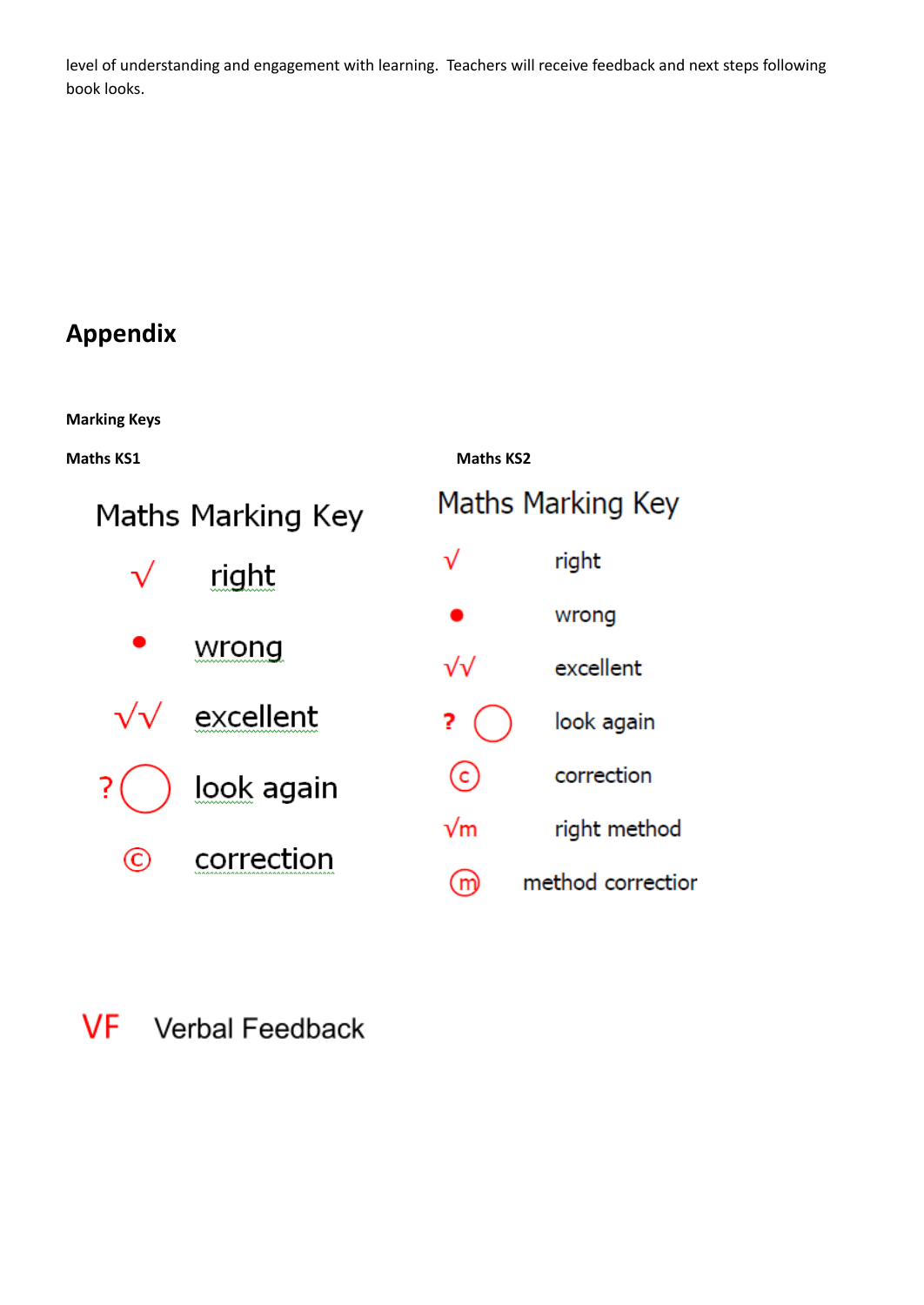**Literacy KS1 and KS2**

|  | Literacy Marking Key |  |
|--|----------------------|--|
|--|----------------------|--|

|      | right           |
|------|-----------------|
|      | wrong           |
| ิ่ง√ | excellent       |
| VF   | Verbal Feedback |
|      | correction      |
|      | new paragraph   |
|      | spelling        |
|      | omission        |
|      |                 |

|            | <b>Finger Space</b>         |
|------------|-----------------------------|
| $\bigcirc$ | Insert/check capital letter |